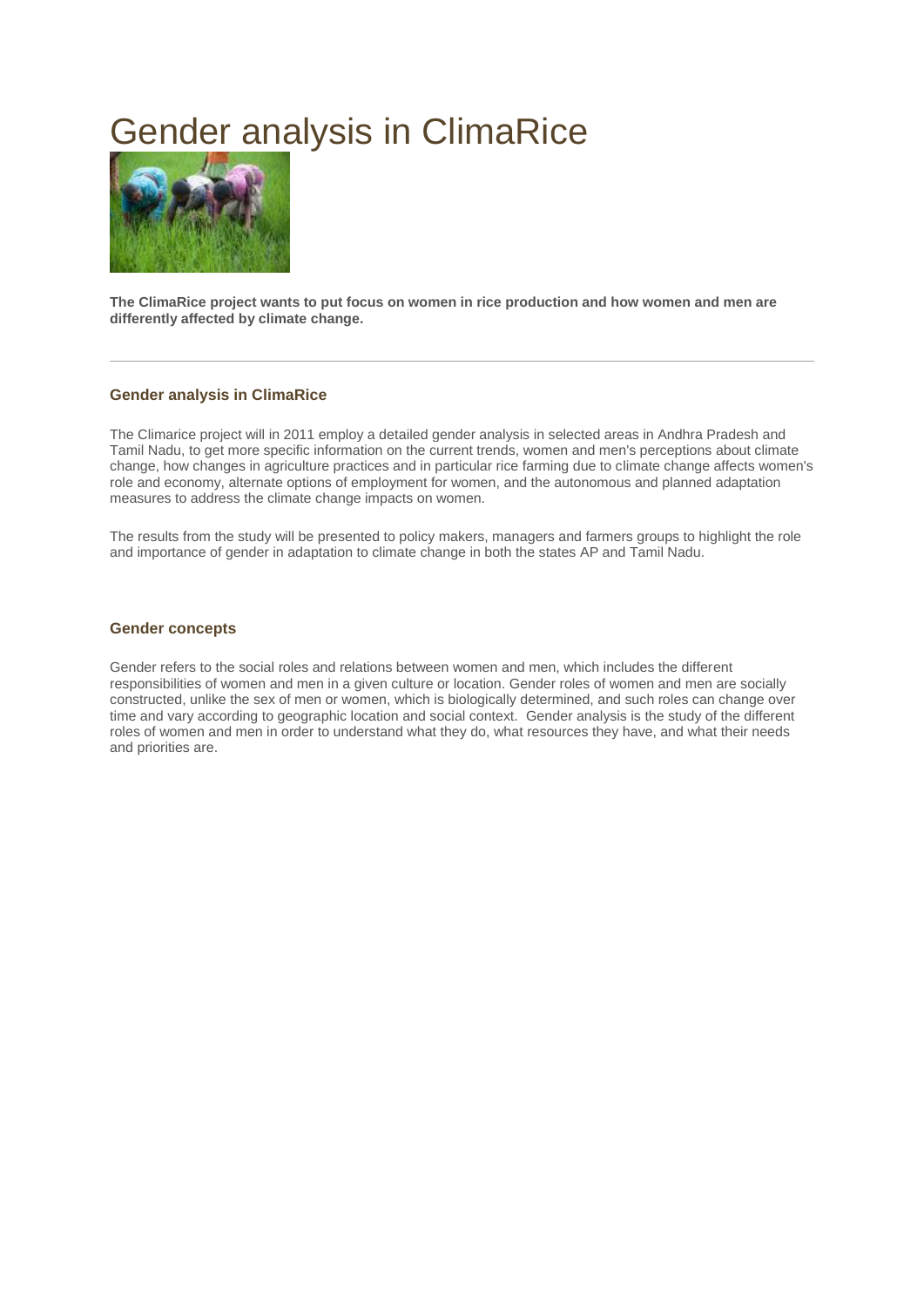

### **Climate change, adaptation and gender**

Women and men play different roles and have different responsibilities in their families, communities, and societies, which gives rise to differences in vulnerability and ability to cope with change.